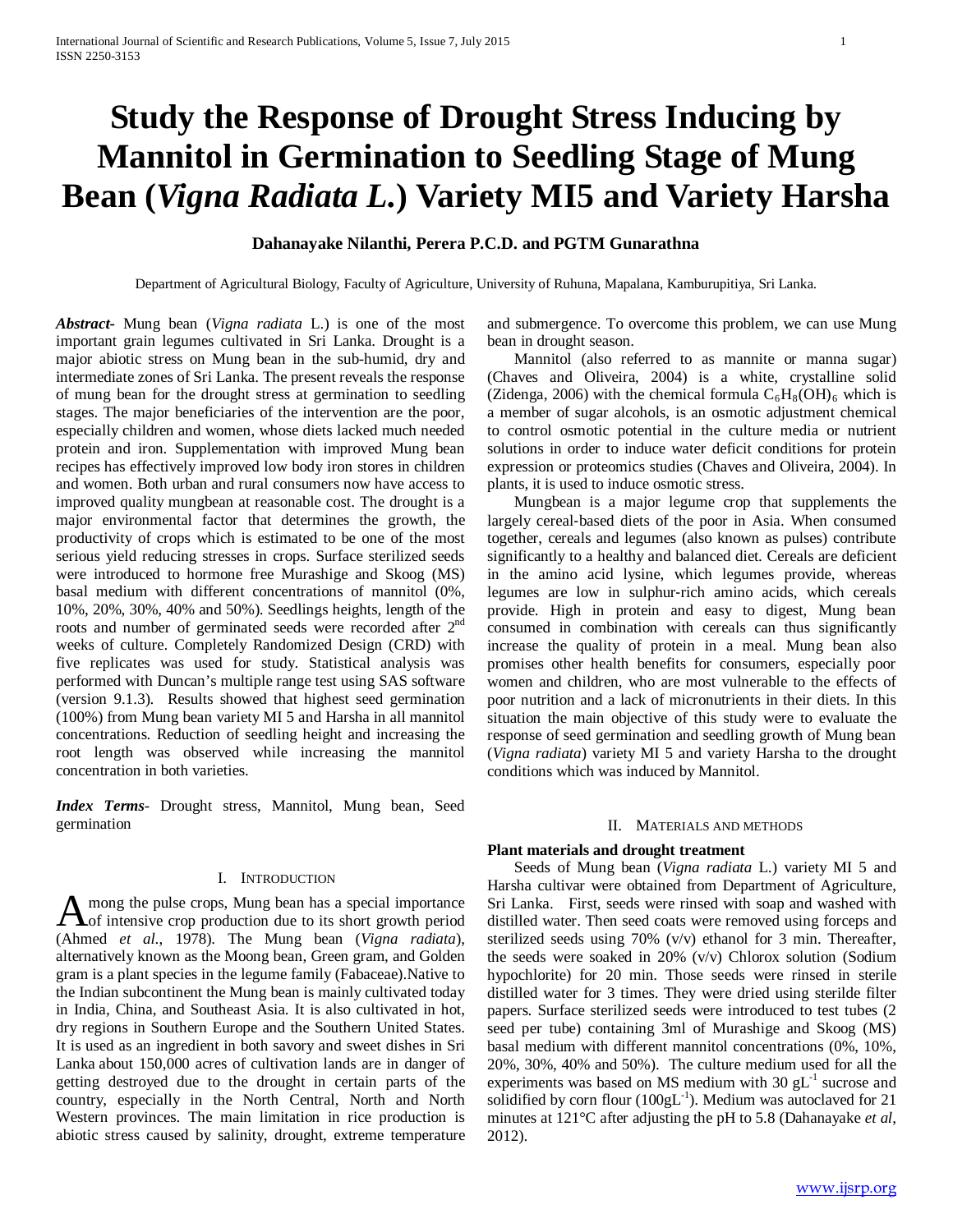**Culture condition:** Seeds were inoculated in prepared culture medium. Cultures were incubated for 2 weeks in the culture room with light intensity of 1000 μmol/m2/sec and at  $25\pm1\degree$ C and 70-80% relative humidity with a 16/8 hrs light/dark photoperiod.

 **Experimental design:** The numbers of seeds germinated were recorded after 2<sup>nd</sup> week. End of the 2<sup>nd</sup> week, length of the root and height of the seedling. All experiments reported here were done five replicates for each mannitol treatment. Statistical analysis was performed with Duncan's multiple range test using SAS software (version 9.1.3). The germination percentage was performed using the following formulae;

Germination percentage  $(\%) = [\begin{array}{ccc} \textbf{no. of total seeds} & X 100 \end{array}]$ 

#### III. RESULTS AND DISCUSSION

 **Seed germination percentage:** All the seeds were given 100% germination in all different mannitol concentrations. Germination percentages of Mung bean variety MI 5 and Harsha were not reduced when increasing of mannitol concentration. But the survival percentage of seedlings (rice) cultivated in saltinduced osmotic stress was greatly reduced, and to a higher degree than those under mannitol-induced stress (Nishimura *et al.*, 2011).



**Figure 1: Effect of mannitol on seed germination percentage**

 **Seedling height was influenced by different mannitol percentages:** Mung bean variety MI 5 and variety Harsha seedling height was reduced significantly when increasing the mannitol concentration (Figure 2).The data of mean height of seedlings of table 1 shows that height is significant with each mannitol concentrations. Shoot length was higher in seeds treated with water, mannitol and lower concentration of  $K_2HPO_4$  and  $KNO<sub>3</sub>$  as compared to seedlings grown from no treated Chickpea seed (Nighat, Sumaira and Farhat, 2006).

 **Mean Root length as influenced by different mannitol percentage:** The data (Table 2) reveal that all length are significant from each mannitol concentration and Both Mung bean cultivars root lengths increasing along the high mannitol percentage shows in figure 2. From current findings; root length and dry root mass increase with mannitol in rice is confirming the previous results of many scientists practiced in different crops (Nighat *et al.*, 2006; Nishimura *et al.*, 2011; Hoekstra *et al.*, 2001).

## **Table 1: Effect of different mannitol concentrations on mean height of the seedlings and mean length of the roots in Mung bean variety MI 5 and variety Harsha**

|                            | Mean height of the seedling (cm) |                 | Mean length of the root (cm)                         |                |
|----------------------------|----------------------------------|-----------------|------------------------------------------------------|----------------|
| <b>Mannitol Percentage</b> | MI <sub>5</sub>                  | Harsha          | MI 5<br>$1.73^{\rm t}$<br>$2.40^e$<br>$2.75^{\rm d}$ | Harsha         |
| 0%                         | $15.70^{\circ}$                  | $14.88^{\rm a}$ |                                                      | $2.20^{\circ}$ |
| 10%                        | $14.64^{b}$                      | $11.84^{b}$     |                                                      | $2.68^{bc}$    |
| 20%                        | $14.38^{\circ}$                  | $11.50^{b}$     |                                                      | $2.94^{ab}$    |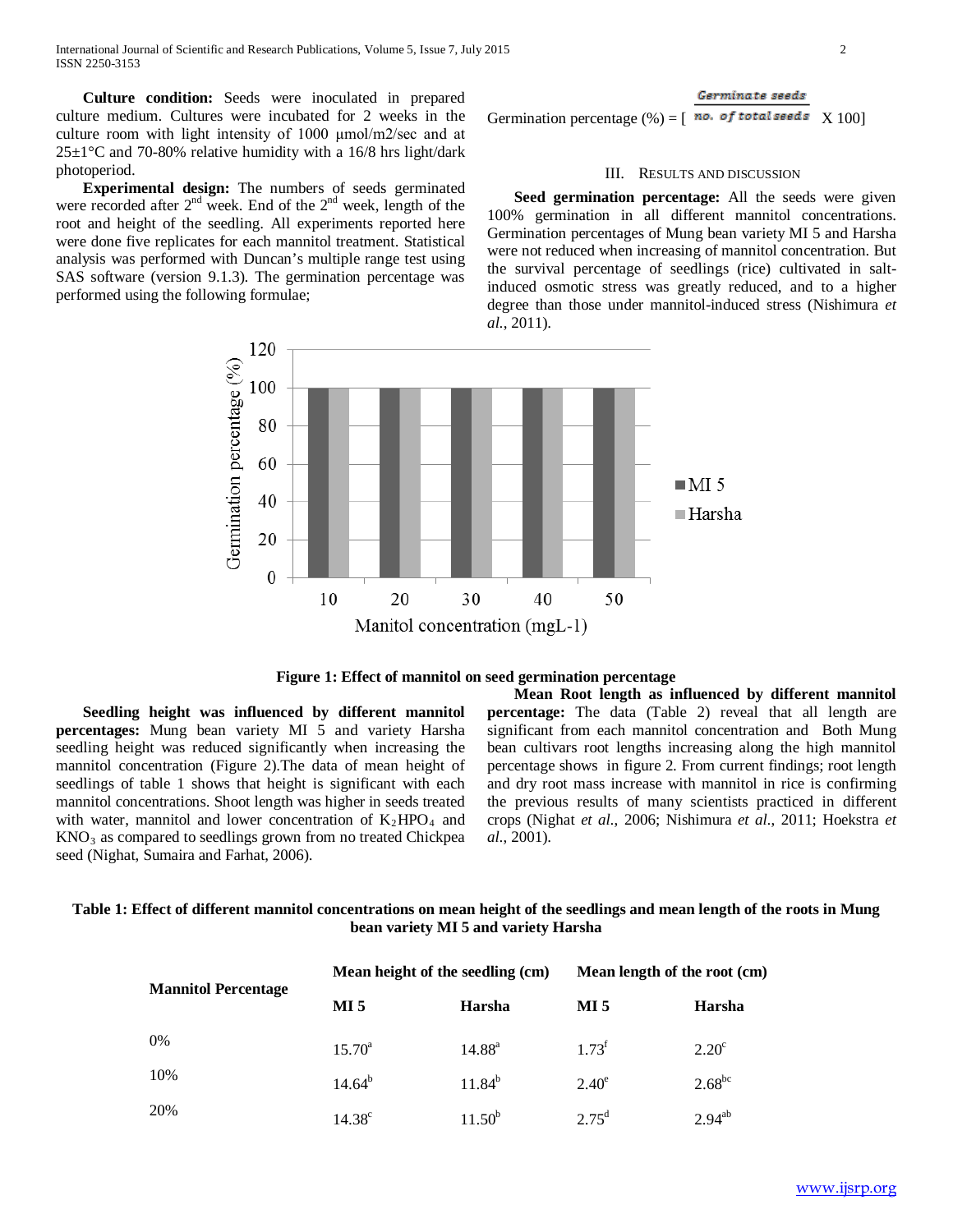| 30% | $14.14^{\circ}$    | $11.08^b$       | $3.12^{\circ}$ | $3.25^{ab}$ |
|-----|--------------------|-----------------|----------------|-------------|
| 40% | $13.42^e$          | $10.70^{b}$     | $3.37^{b}$     | $3.27^{ab}$ |
| 50% | 12.00 <sup>f</sup> | $10.27^{\circ}$ | $3.53^{\circ}$ | $3.38^{a}$  |

 Column values followed by the same letter are not significantly different as determined by Duncan's multiple range test (P=0.05).Values in same column with same letter denoted non- significant difference



**Figure 2: Effect of different mannitol concentrations on mean seedlings height and mean length of the roots in Mung bean variety MI 5 and variety Harsha**

 In particular, it is predicted that water deficit will continue to be a major abiotic factor affecting global crop yields. One third of the world's population resides in water stressed regions, and with elevated  $CO<sub>2</sub>$  levels in the atmosphere and climatic changes predicted in the future, drought could become more frequent and severe. In tolerant plants, there are many defense mechanisms such as osmoregulation, ion homeostasis, antioxidant and hormonal systems, helping plants to stay alive and development prior to their reproductive stages (Hasegawa, 2000). The seedlings of drought-tolerant cultivars showed lesser reduction of both growth characteristics and better stability of photosynthetic pigments than those of drought-sensitive cultivars. This could suggest that seedlings of drought-tolerant cultivars may have better adaptive responsibility such as the controlling stomatal pore and the stability of organelles within the cell (Setter and Flannigan, 2001). Above results focus on drought stress in seedlings and it triggers many common reactions in plants and leads to cellular dehydration which causes osmotic stress and removal of water from the cytoplasm into the extracellular space. The degree of plant growth inhibition due to osmotic stress is dependent on the stress exposed times, the particular tissues and the plant species (Smirnoff, 1998). In Mung bean water stress significantly effects on root system, shoot bio mass production and final yield (Ranawake *et al.,* 2011). From former details mentioned in above shows Mung bean variety MI 5 and Harsha has ability to adopt and to tolerance above conditions on drought by current findings.

### IV. CONCLUSION

 Drought tolerance response of Mung bean was showed that increasing in mannitol percentages were significantly affect for mean seedlings height which were decreased while mean length of the roots were increased. Above facts reveal that Mug bean variety MI 5 and Harsha respond to drought tolerance in seedling stage.

#### **REFERENCES**

- [1] Ahmed, Z.U., Shaikh, M.A.Q., Khan, A.I. and Kaul, A. (1978). Evaluation of local, exotic and mutant germplasm of Mungbean for varietal characters and yield in Bangladesh, SABRAO J. 10:48.
- [2] Chaves, M.M. and Oliveira, M.M. (2004). Mechanisms underlying plant resilience to water deficits: prospects for water-saving agriculture. J. Exp. Bot., 55: 2365–2384.
- [3] Dahanayake, N. Ranawake, A.L. and Wanithunga, U. (2012). Potential of alternative cheap gelling agents for in vitro micro-propagation of Rice (Oryza sativa L.), International Symposium on Agriculture and Environment (ISAE): 312-314.
- [4] Hasegawa, P.M., Bressan, R.A., Zhu, J.K. and Bohnert, H.J. 2000, Plant cellular and molecular responses to high salinity. Ann. Rev. Plant Physiol. Mol. Biol., 51: 463-499.
- [5] Heong, K.L., Chen, Y.H., Johnson, D.E., Jahn, G.C., Hossain, M. and Hamilton, R.S. (2005). Debate over a GM rice trial in China. Lett. Sci., 310, 231-233.
- [6] Hoekstra, F.A., Golovina, E.A. and Buitink, J. (2001). Mechanisms of plant desiccation tolerance. Trend. Plant Sci., 6, 431-438.